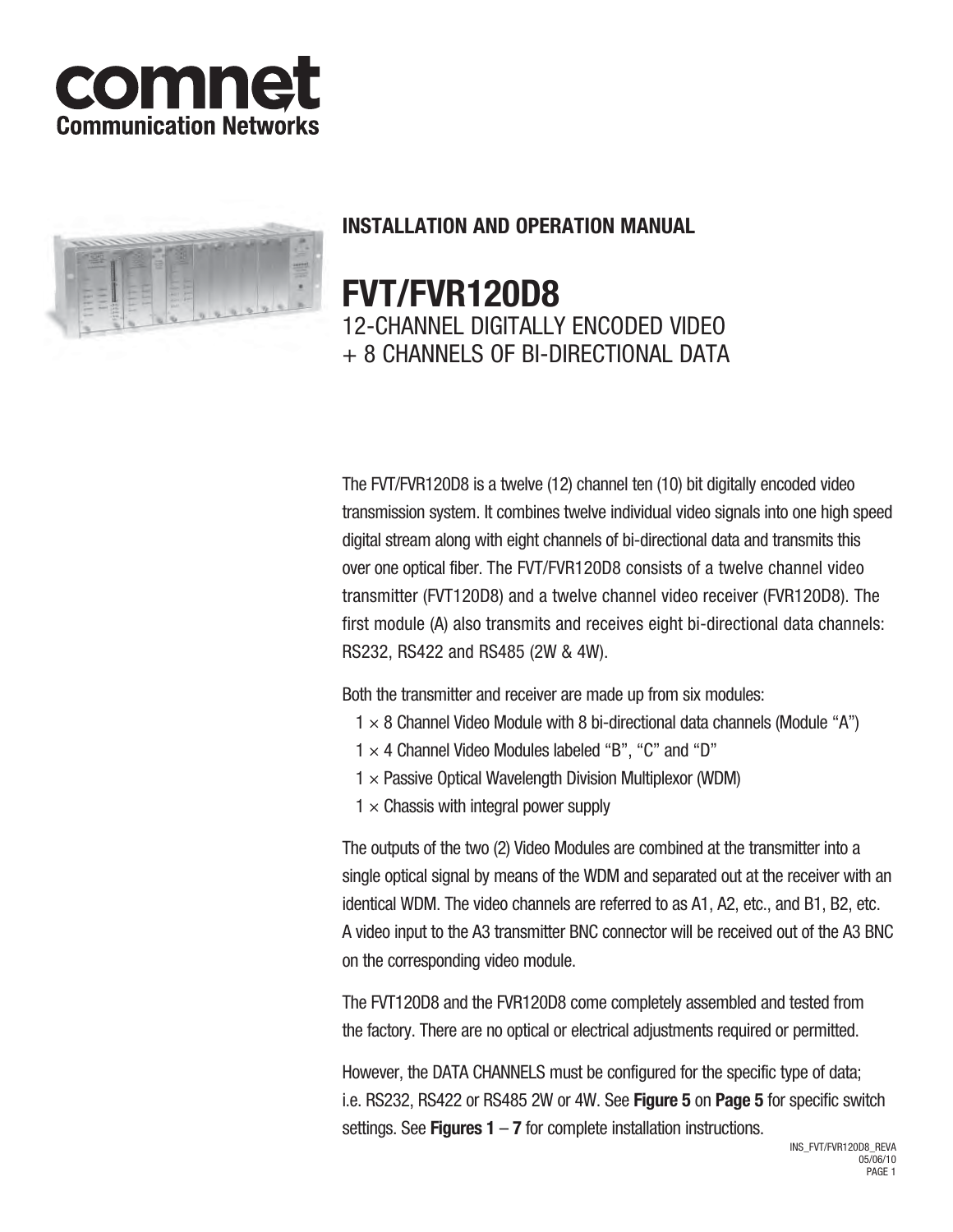

## **FIGURE 1 – FVT120D8 TRANSMITTER FRONT AND REAR**

**Power Sources** - The product should only be operated from the ComNet C1PS power supply.

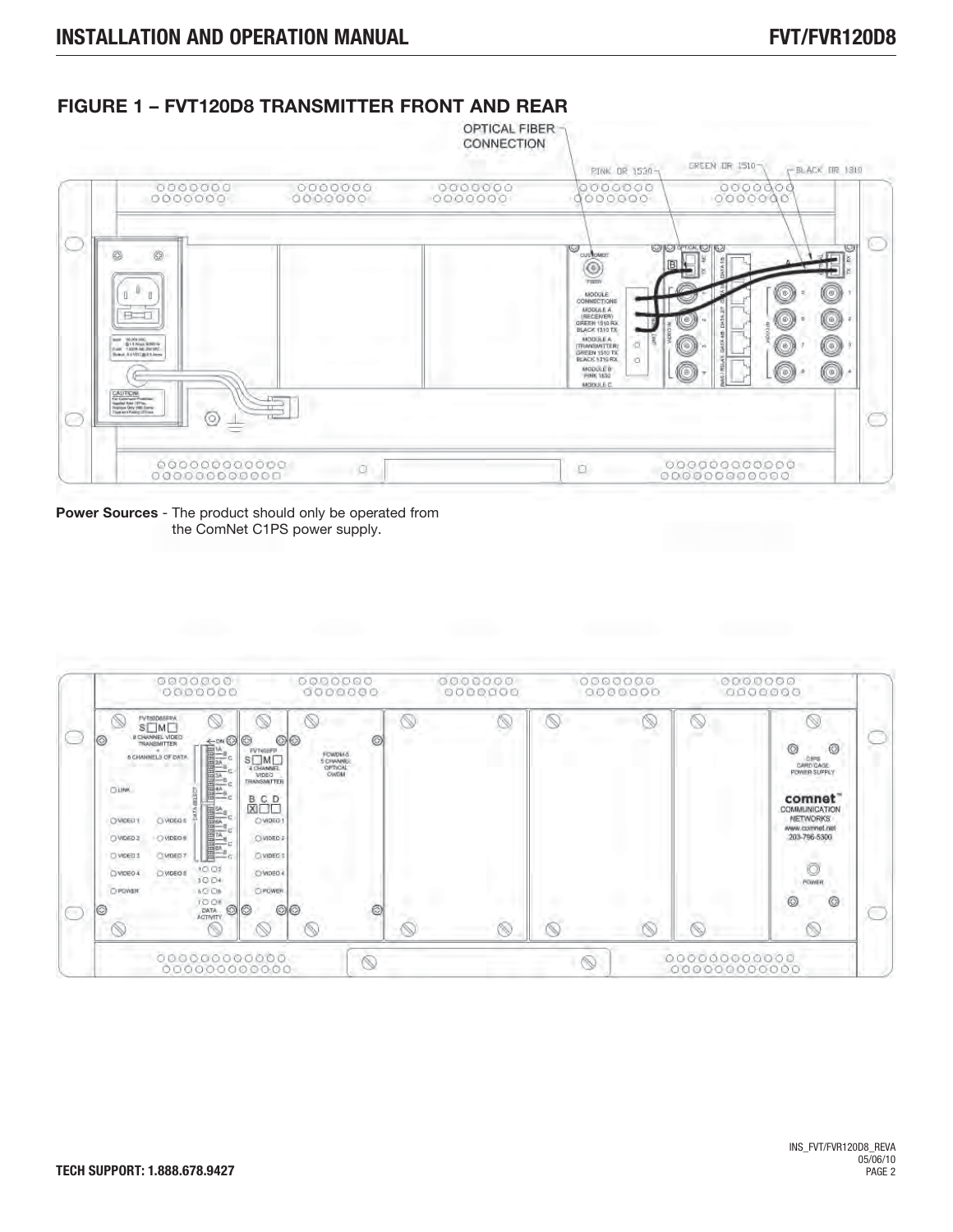### **FIGURE 2 – FVR120D8 RECEIVER FRONT AND REAR**



**Power Sources** - The product should only be operated from the ComNet C1PS power supply.

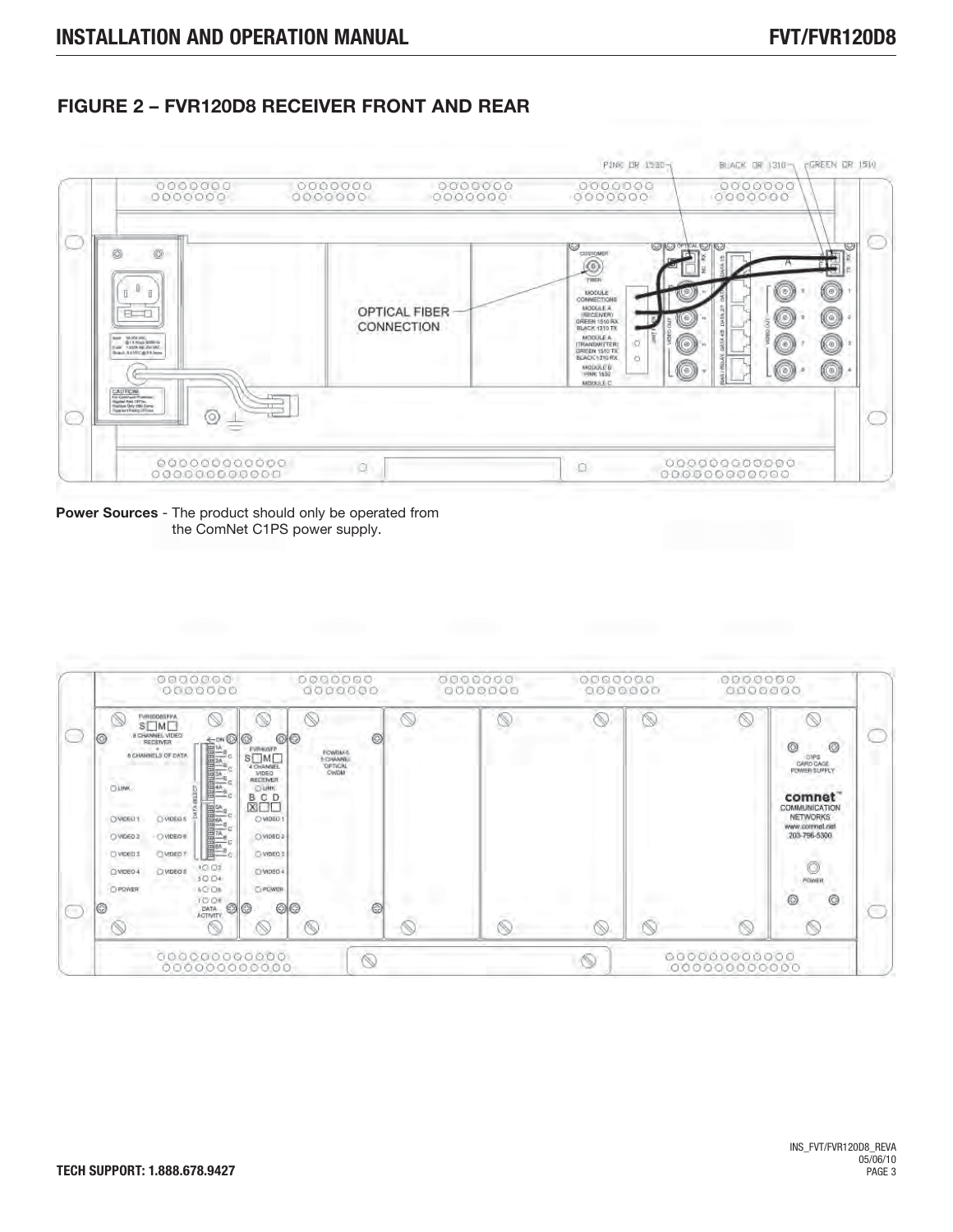### **FIGURE 3 – LED INDICATORS**

|              | <b>LINK</b>                                                     | <b>VIDEO</b>                                                                           | <b>DATA</b>                   | <b>POWER</b>      |
|--------------|-----------------------------------------------------------------|----------------------------------------------------------------------------------------|-------------------------------|-------------------|
| <b>GREEN</b> | Communication link has been  <br>established over optical fiber | An active video signal is present   An active video signal is<br>on the BNC connector. | present on the BNC connector. | Unit powered up   |
| <b>RED</b>   | Communication link has not<br>been established.                 | No Video Signal                                                                        |                               |                   |
| <b>OFF</b>   | Not powered up correctly                                        | -                                                                                      | No Video Signal               | Unit powered down |

### **FIGURE 4 – RJ45 BREAK-OUT ASSEMBLY**

5 pc. Factory Supplied

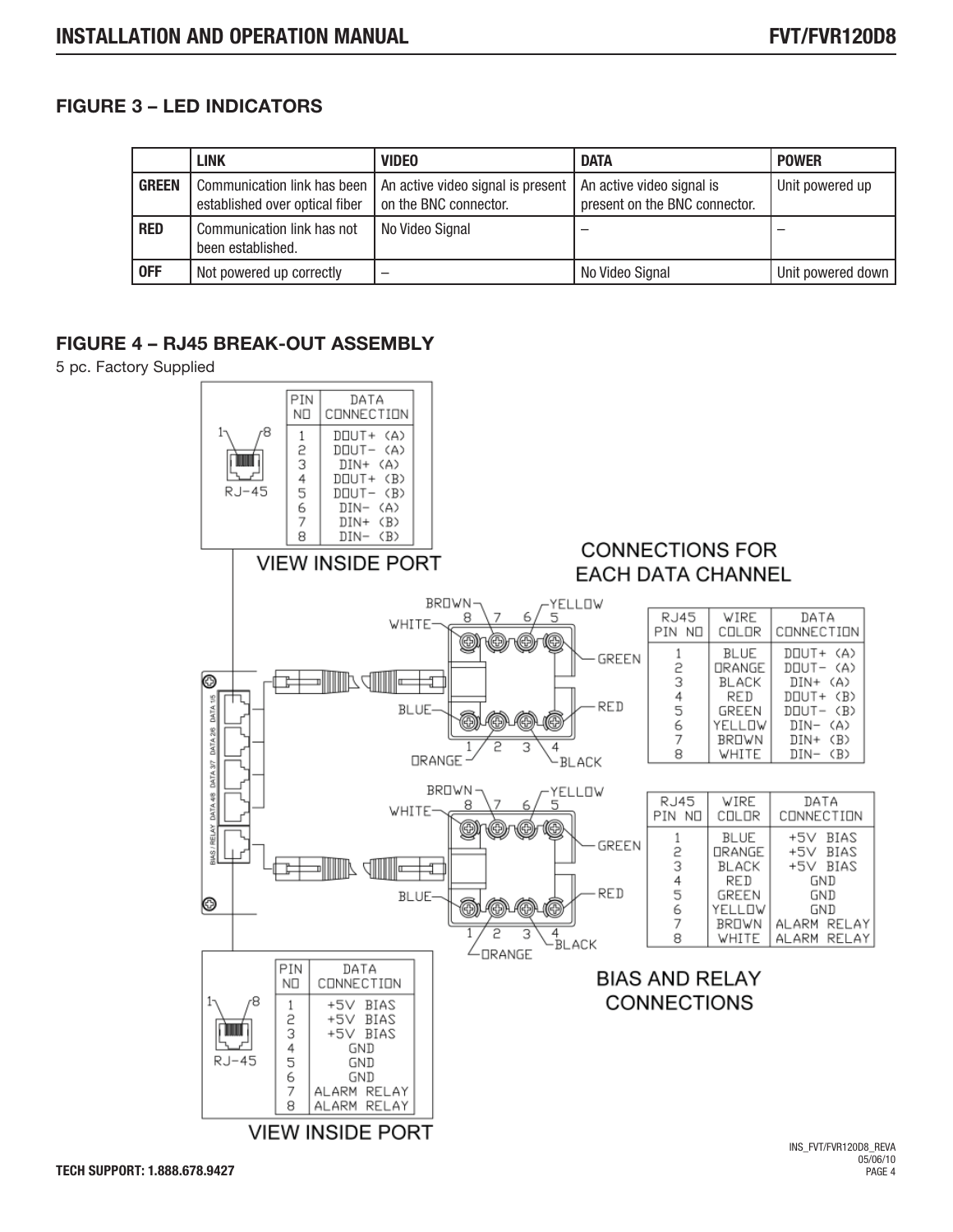# **FIGURE 5 – SWITCH POSITIONS – FRONT PANEL**

The mode for each data channel is configured using a set of three switches on the front panel of the unit.







RS-422, BI-PHASE or MANCHESTER DATA



RS-485 (4-WIRE) DATA

| ž |  |  |
|---|--|--|
|   |  |  |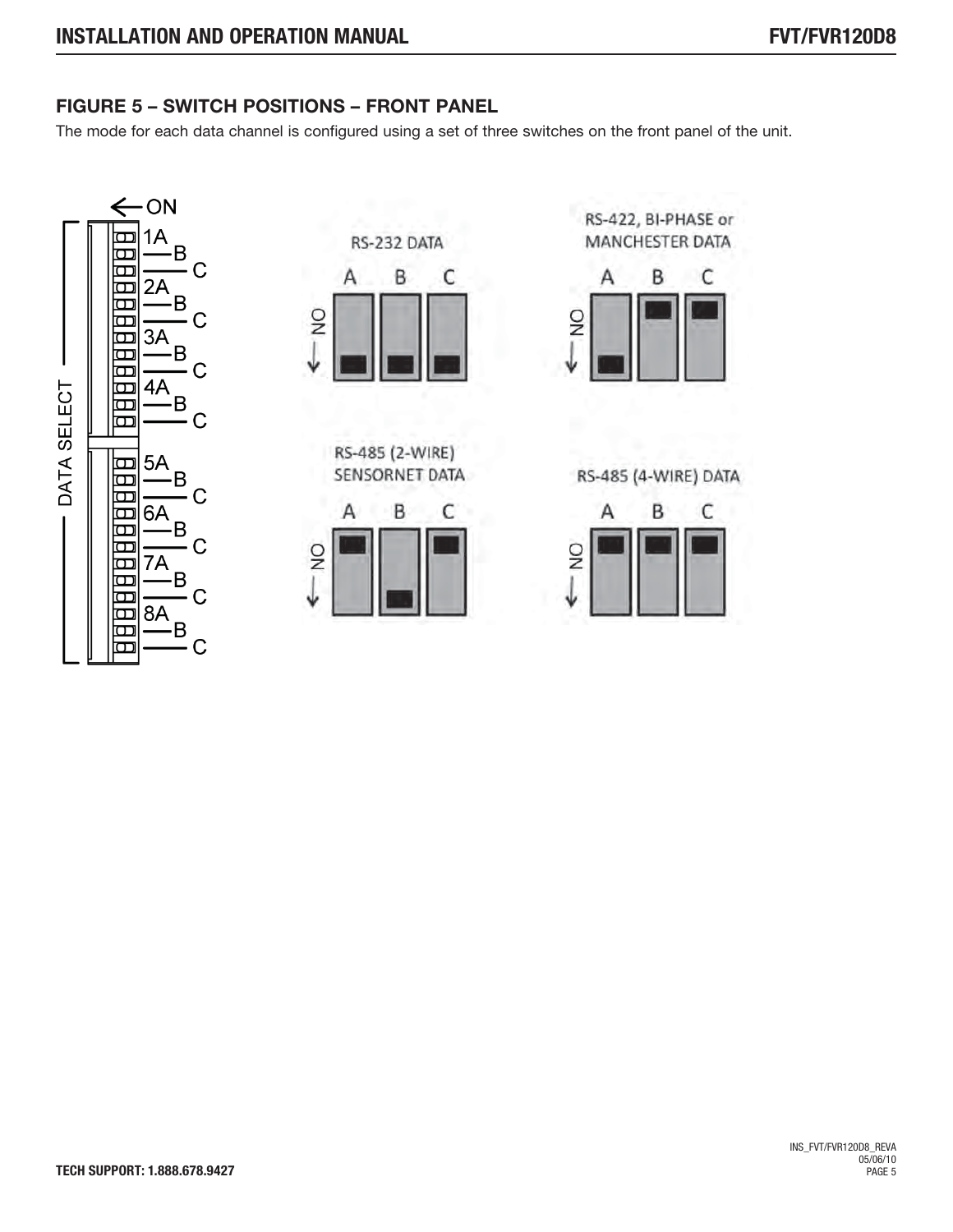### **FIGURE 6 – SWITCH POSITIONS – RJ45**

A Ports - Data Channels 1-4

B Ports - Data Channels 5-8



| <b>RS232</b>    | <b>RS485 (2W)</b>      | RS422, RS485 (4W), |  |
|-----------------|------------------------|--------------------|--|
| 1 NC            | <b>&amp; SENSORNET</b> | <b>Manchester</b>  |  |
| 2 Out A $(-)$   | 1 NC                   | & Bi-Phase         |  |
| 3 Ground A      | 2 NC                   | 1 OUT A $(+)$      |  |
| 4 NC            | $3 INA (+)$            | $2$ OUT A $(-)$    |  |
| $5$ OUT B $(-)$ | 4 NC                   | $3 INA (+)$        |  |
| $6$ IN A $(-)$  | 5 NC                   | 4 OUT B $(+)$      |  |
| 7 GROUND B      | $6$ IN A $(-)$         | $5$ OUT B $(-)$    |  |
| $8 IN B (-)$    | $7 IN B (+)$           | $6$ IN A $(-)$     |  |
|                 | $8 IN B (-)$           | $7 IN B (+)$       |  |
|                 |                        | $8 IN B (-)$       |  |

NC = No Connection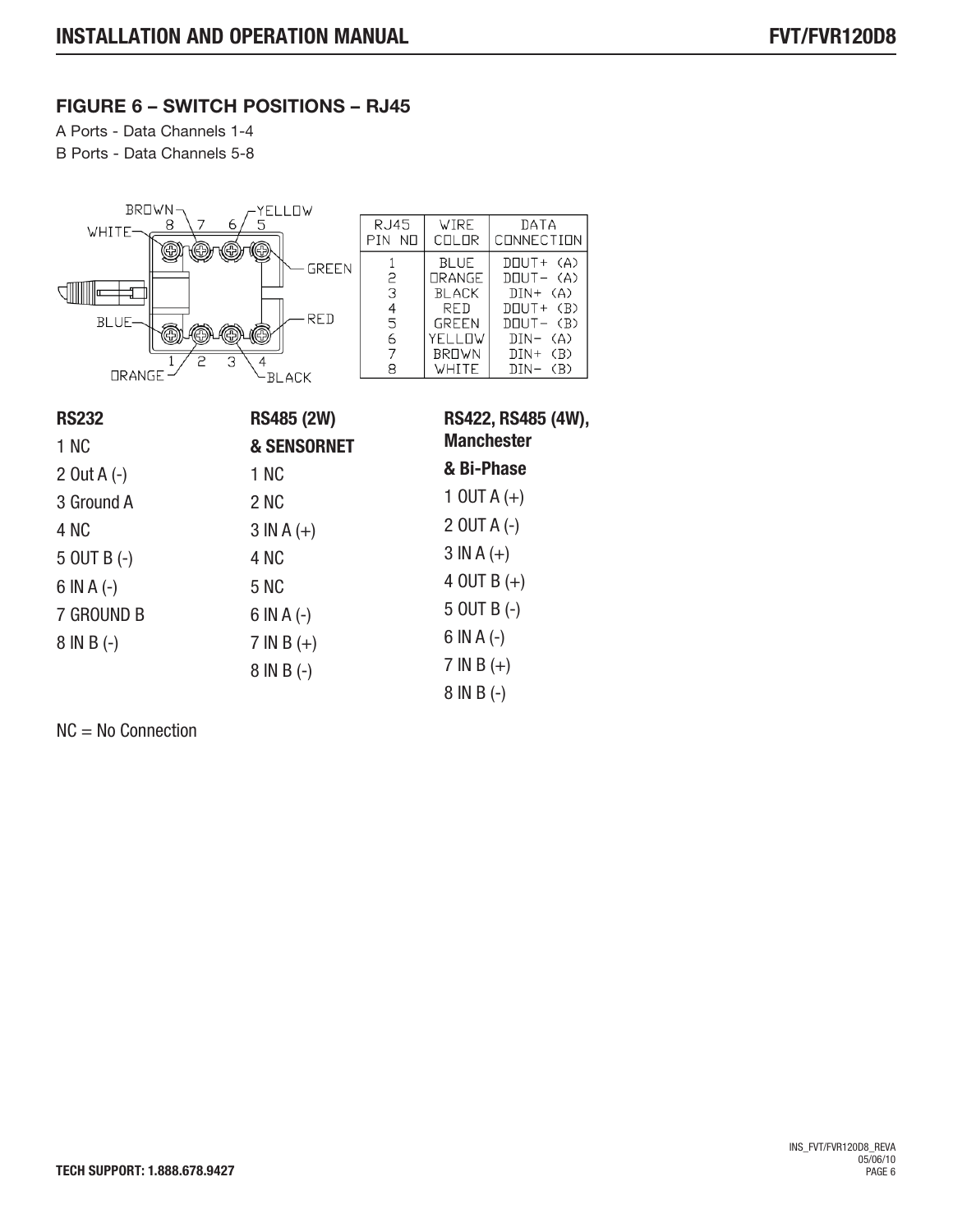# **FIGURE 7 – DATA CONNECTIONS**



\* See Page 5 for Switch Settings